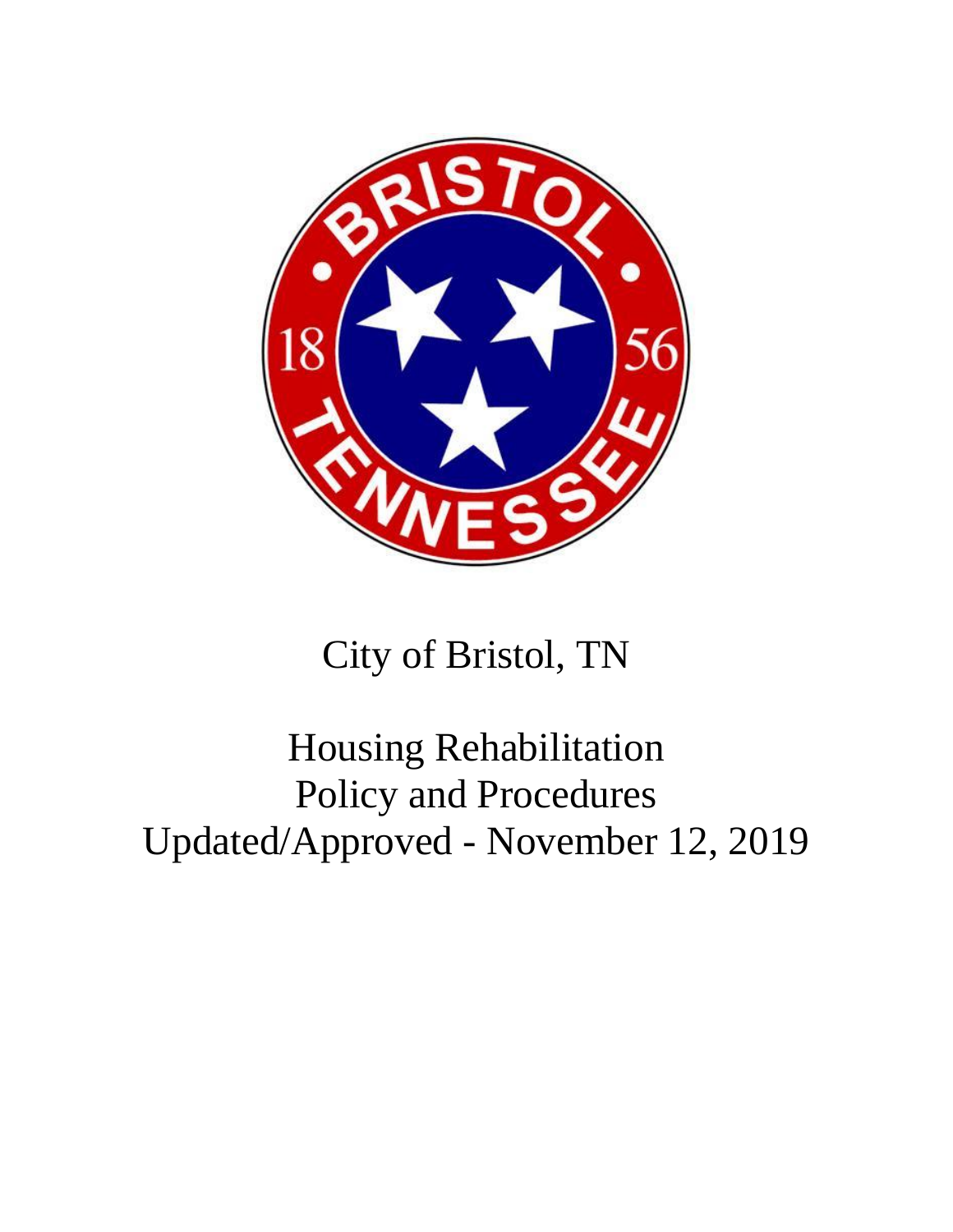The City of Bristol, Tennessee has been utilizing U. S. Department of Housing & Urban Development, Community Development Block Grant funds for the rehabilitation of singlefamily owner-occupied homes since 1982. The purpose of the Housing Rehabilitation Program is to support low and moderate income persons, address substandard housing conditions that exist in the City's neighborhoods in order to prevent blighting influences that cause slums and neighborhood decay, and to meet an urgent need.

Economic conditions prevent the average low-income homeowner from making necessary repairs and maintaining their homes in good condition. A disproportionate number of homeowners residing in deteriorated dwellings within the City are older, less affluent and otherwise unable to afford the expense of the rehabilitation of their residences.

The City initially offered this program in specific target neighborhoods; however, in 1998, a Citywide Unspecified Site Environmental Review was prepared that allowed for rehabilitation on a citywide basis for all income-eligible families.

In its simplest form, rehabilitation is the act of restoring a dwelling unit to its original condition and bringing it up to current City Codes. Rehabilitation is not a substitute for new construction but prevents the removal of existing housing stock. Rehabilitation is not a "patch and paint" process. It is a meshing of restoration, repair, replacement and new construction that changes a substandard dwelling unit into a like-new unit which is then in a readily maintainable condition and possesses a long remaining economic life. Rehabilitation can be used to correct the deficiencies of a major portion of a community's substandard housing. It has great potential for success if planned carefully and not abused by the use of half measures that are unpopular and short lived. It is proposed that every rehabilitation project correct all violations of local codes, remove all incipient violations and accomplish all work necessary to ensure the occupants a safe, decent and sanitary dwelling.

# **PURPOSE**

This manual presents a summary of the design and operating procedures for the City of Bristol, Tennessee substantial rehabilitation, reconstruction, or emergency repair programs funded by the Department of Housing and Urban Development with the Community Development Block Grant. The program works to correct local building code violation(s) for low-income property owners up to 80% area median income.

## **DESIGNATED AUTHORITY**

Administrative authority for implementation of the programs will rest with the Department of Development Services. Staff approves rehabilitation contracts in addition to contractual addenda and change orders, as needed, for project completion.

The Community Development Specialist will have the responsibility for approval of homeowner eligibility, final determination of the amount of assistance to be made available to an individual homeowner and final approval of selection of homeowners to be assisted, in accordance with the implementing procedures.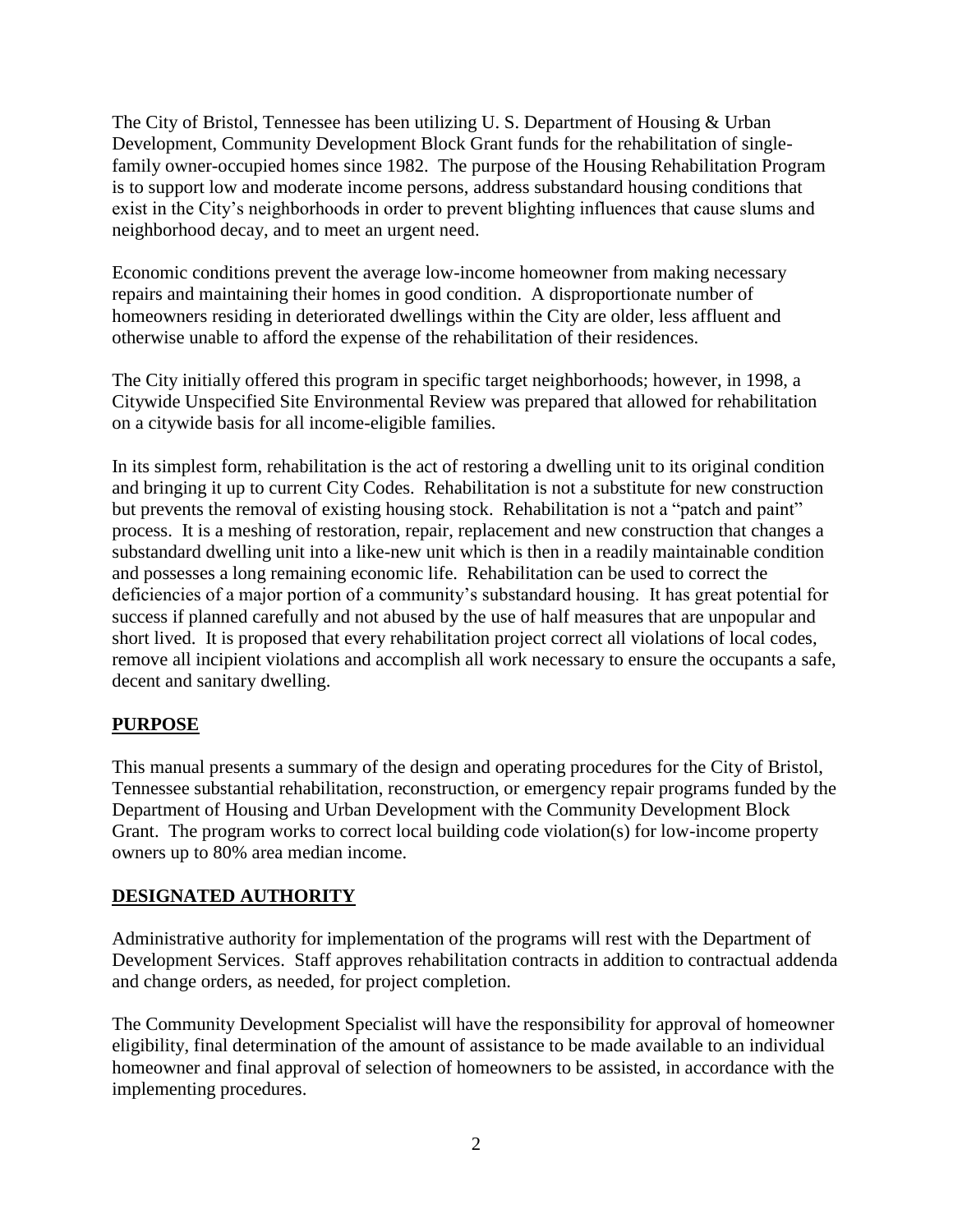These policies and procedures are intended to comply with regulations enacted by HUD at 24 C.F.R. 570, and should be interpreted and implemented in a way that is not in conflict with those HUD regulations.

## **PROGRAM ELIGIBLITY REQUIREMENTS**

Eligibility requirements for assistance must be met for both the homeowner's household and property.

- A. Homeowner/Household Eligibility Requirements:
	- 1. Each applicant and member of the household must either be a United States citizen or a legal resident alien.
	- 2. Applicant must own and occupy the dwelling as their primary residence for a twelvemonth period prior to their application.
	- 3. The applicant(s) must hold the property in fee simple. If title is held in another way (for example, a life estate or joint tenancy), all persons with an ownership interest in the property must agree to the request for assistance and be available to sign necessary contracts and instruments.

If the applicant(s) inherited the property, a title search must show that the applicant(s) own the entire record interest in the property. Applicants should be prepared to provide copies of death certificates and wills.

- 4. The applicant(s) and household must meet program income limits. **Total family or household annual gross income determines program eligibility.** Annual gross income shall be at or below 80% of the area median income for household composition as determined by HUD. Annual income and asset income are calculated using HUD income calculations.
- 5. The applicant(s) must exhibit the financial ability to pay and be current on the following basic housing expenses:
	- a. Home Mortgage payment
	- b. Property taxes (City and County) must be current or have payment agreement
	- c. Insurance
- 6. The applicant(s) must demonstrate the ability to maintain their residence in areas of ongoing maintenance and repairs, safety hazards, and health/sanitation issues.
- 7. There must be no recorded judgments or liens against the applicant(s) or the home, unless the Community Development Specialist determines that the judgment or lien is one that is unlikely to interfere with the Program's ability to protect its interest in the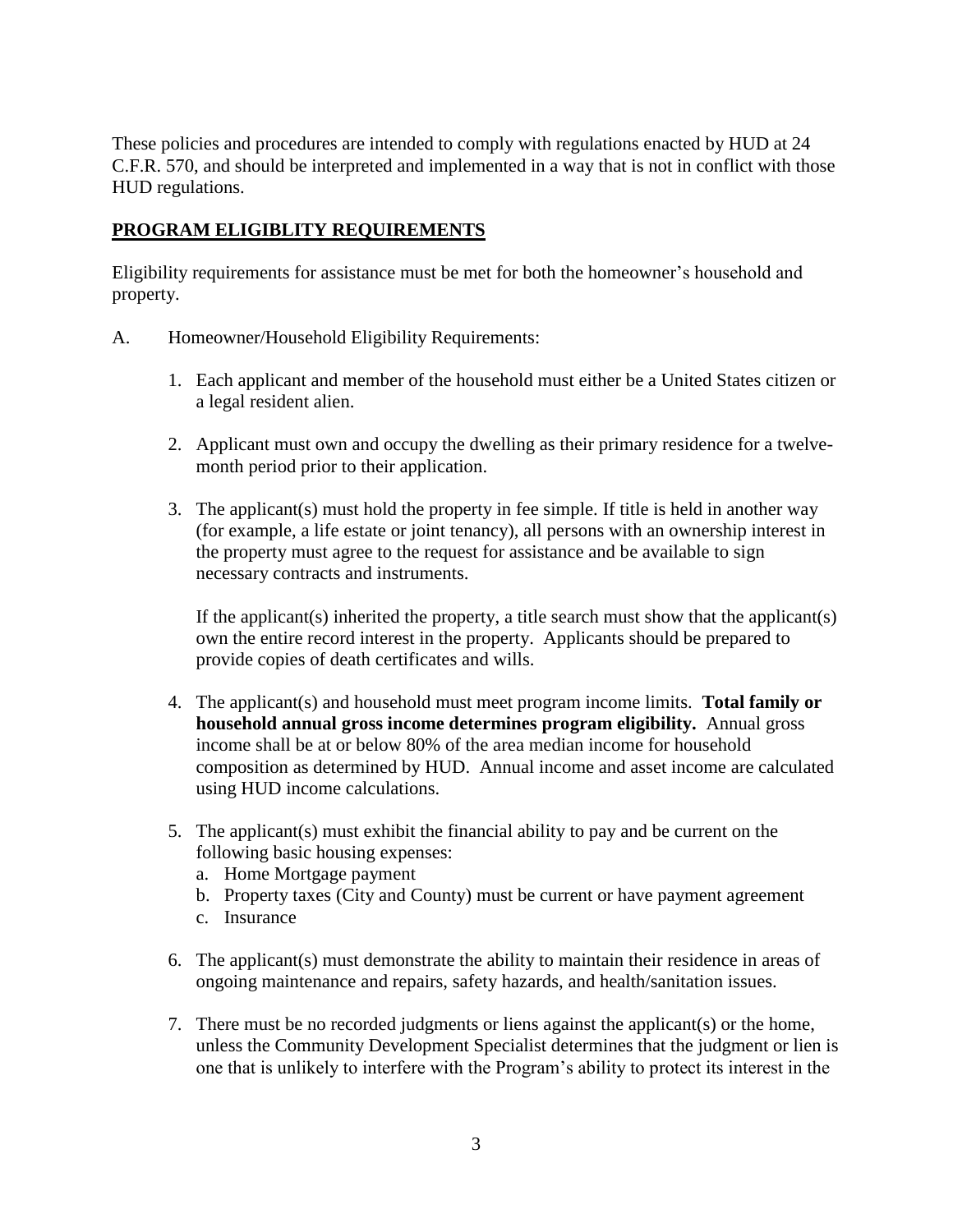property through foreclosure. A property that is subject to a reverse mortgage would be ineligible for program assistance.

- 8. The applicant(s) must voluntarily apply for assistance. Participation in the programs of the City is voluntary by both the applicant(s) and City. A determination can be made by the applicant(s) or the City at any time to terminate this relationship.
- 9. The applicant must have resources (family/friends) readily available if temporary relocation is necessary during the rehabilitation construction period.

# **PROPERTY ELIGIBILITY REQUIREMENTS**

- 1. The home must be located within the city limits of Bristol, Tennessee. Permanent structures only; no mobile homes, travel trailers, etc. Modular homes on a permanent foundation are eligible.
- 2. The property must comply with and meet all environmental regulations, including, but not limited to, historical, floodplain, noise and lead. Properties located in the 100 year floodplain are ineligible unless they are currently covered by flood insurance.
- 3. The property must be serviced by or accessible to a City-approved water supply, gas, sanitary sewer (or have an approved septic system) and electrical system.
- 4. The dwelling unit must be in need of immediate and necessary repairs to correct situations which pose a threat to the health and safety of those who reside in the home. Eligible emergency repairs include, but are not limited to electrical, roofing, plumbing and HVAC repairs.
- 5. Accessory structures (as defined in the Bristol, Tennessee Zoning Ordinance) are not eligible for the program. If an accessory structure must be torn down as part of a reconstruction, it will not be rebuilt.

## **OTHER GRANT CONDITIONS**

Specific terms and conditions are incorporated in the contract documents. The applicant will be asked to agree to:

- 1. Allow inspection by the City of the property whenever the City determines that such inspection is necessary.
- 2. Furnish complete, truthful and proper documentation and information as needed to determine eligibility for receipt of rehabilitation assistance.
- 3. Permit the contractor to use, at no cost, reasonable existing utilities such as gas, water and electricity which are necessary to the performance and completion of the work.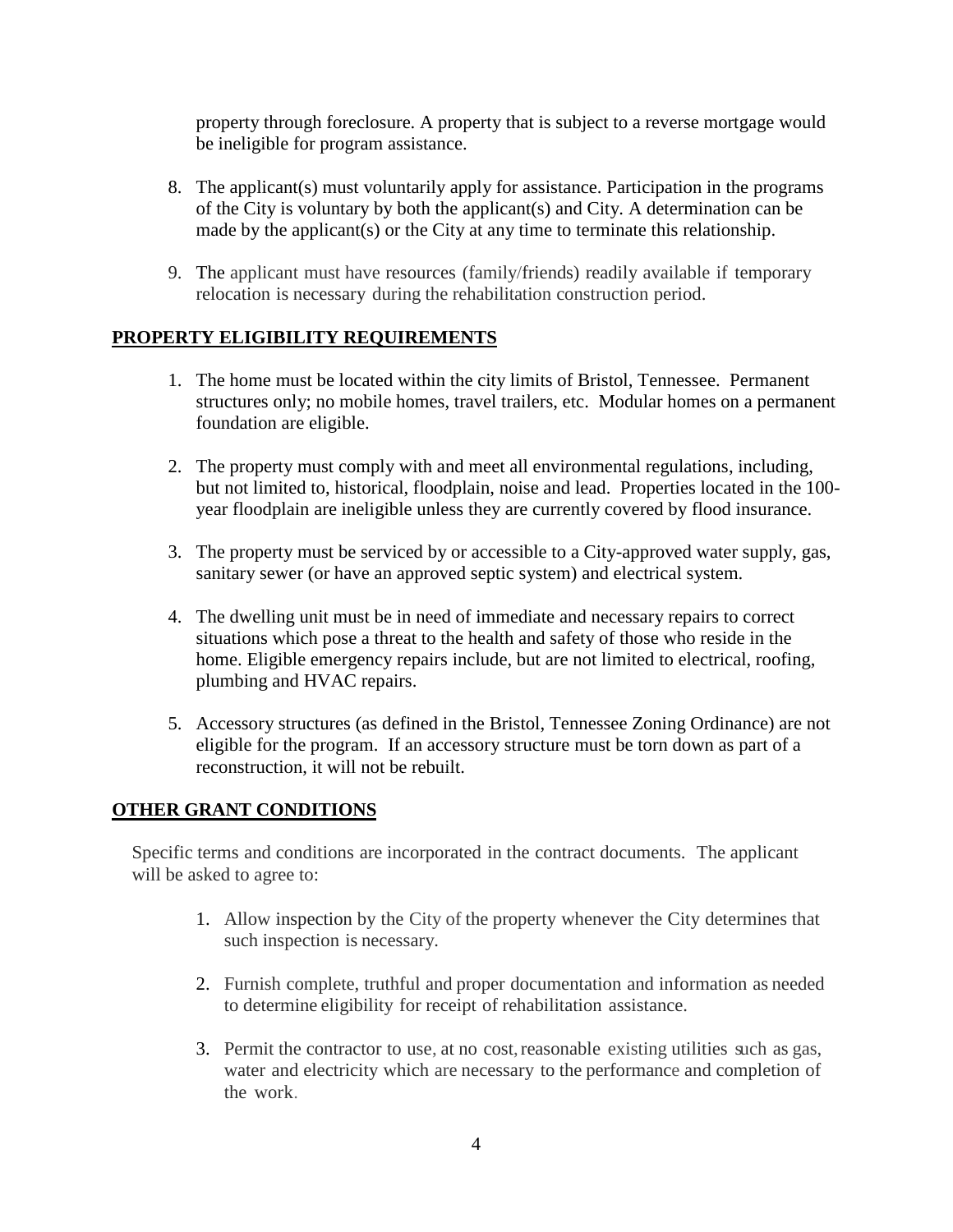- 4. Cooperate fully with the City and the contractor to ensure that the rehabilitation work will be carried out promptly.
- 5. Defend, indemnify and hold harmless the City, its officials, employees and assigns, from all claims, demands, damages, actions, expenses, attorney's fees and causes of action that may arise from an act of God or nature during the rehabilitation of the property.
- 6. Abide by Lead-based Paint requirements outlined in application for assistance, if applicable. Have alternative housing during the time period of the rehabilitation project when the removal of lead-based paint hazards is necessary.
- 7. Upon completion of the rehabilitation, agree to maintain the property in a clean, neat and sanitary condition.

# **APPLICATON FOR AND SELECTION OF RECIPIENTS FOR ASSISTANCE**

# INTAKE/PRELIMINARY APPLICATION

The interested Homeowner contacts the Community Development Specialist to discuss needed repairs. If the repairs meet the criteria for one of the programs, an Application Checklist will be mailed, emailed or faxed to the homeowner. Once the applicant has assembled all of the necessary documentation, an appointment will be scheduled for them to come into the office and complete the application with the Community Development Specialist. The Community Development Specialist is located in the City Hall Annex ( $1048<sup>th</sup>$  Street) Monday through Friday, 8:00 a.m. till 5:00 p.m. The application must be filled out completely (no questions can be left unanswered). The application must be signed by all household members 18 years or older.

The applicant will have thirty (30) days to submit all required information. If not received within the thirty (30) days, the application will be closed and filed as ineligible.

Upon receipt of the application and supporting documentation, it will be reviewed by the Community Development Specialist for eligibility. If the information given meets the income limits and other criteria, the applicant will be placed on the waiting list. If the application does not meet the program guidelines, the applicant will be notified in writing within thirty (30) days. When an applicant's name comes up on the waiting list, they will receive a phone call and letter or email to call the Community Development Specialist for an appointment to start the acceptance process.

**Any intentionally falsified information will cause the application to be rejected and the homeowner to be deemed ineligible to apply for assistance.** Failure to disclose information that may affect eligibility requirements shall also constitute fraud. Homeowners shall be required to make full restitution to the City in the event the rehabilitation services are provided to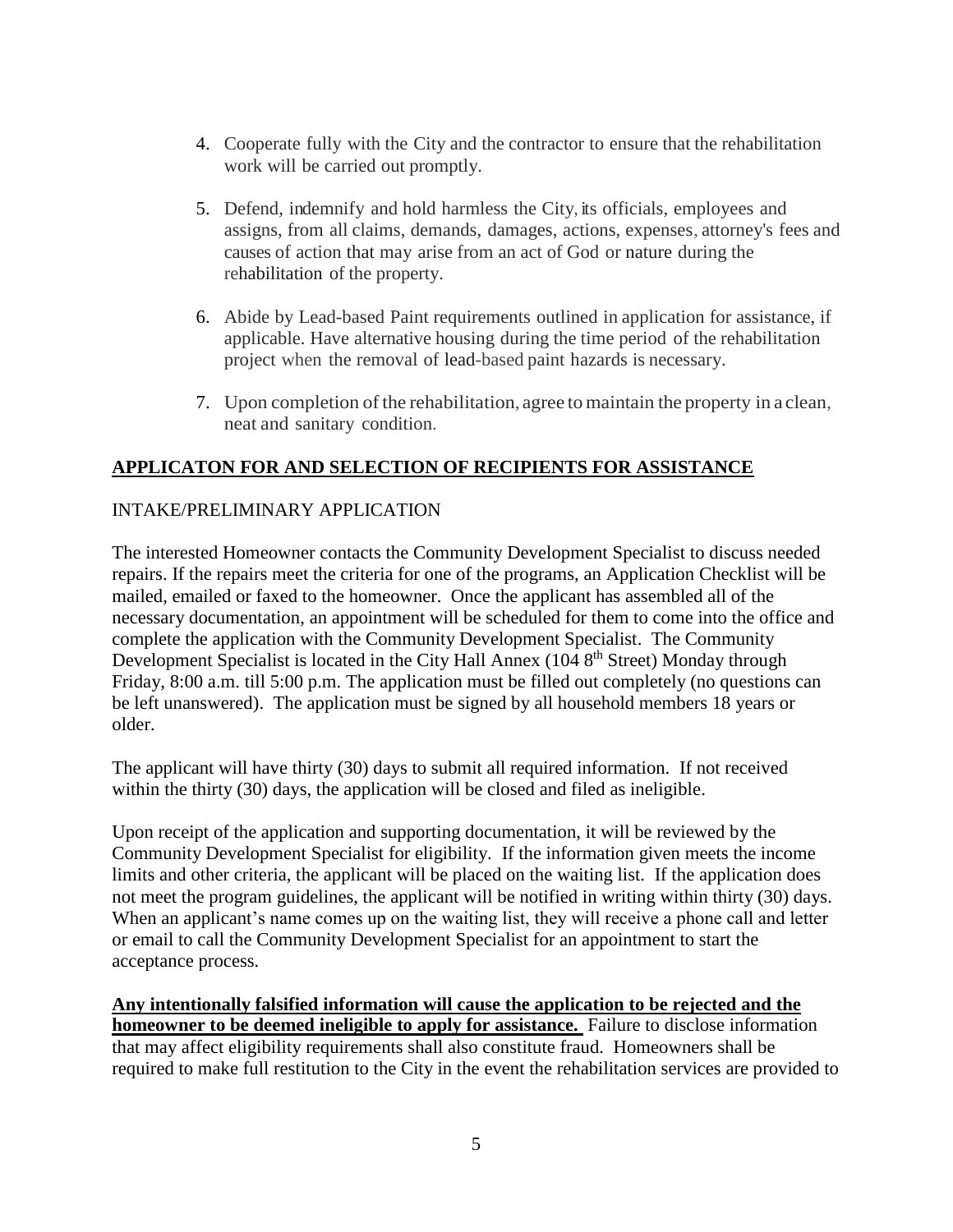homeowners who provide inaccurate or incomplete information in order to meet eligibility requirements.

Homeowners who apply for this assistance do so voluntarily and with the understanding that they are not being displaced under HUD's Acquisition, Relocation and Displacement Policy. They may be required to find alternative housing during the time period of the rehabilitation project. In some cases, a rehab project may not include the disturbance of lead paint surfaces; however, the City may still deem it in the best interests of the homeowner to find alternative housing with a family member or friend in order that the contractor may expedite the project. This program does not fund the expense of temporary housing for applicants and their families.

# **ENVIRONMENTAL REVIEW**

An Environmental Review must be completed for each rehab/reconstruction project. See Environmental Review checklist and methods of documentation.

# **SECURING THE LOAN**

**Rehabilitation:** For both substantial rehabilitation and emergency rehabilitation, the homeowner(s) will execute a Deed of Trust and Promissory Note promising to repay to the City the costs of the rehabilitation over a term of five (5) years. Soft costs do not need to be repaid and should not be included in the Note. The promissory note will provide that the debt will be forgiven at a rate of one-fifth per year, provided that the homeowner(s) continue to reside in the property. Rehabilitation projects that are expected to cost less than \$2,000 in total do not need to be secured by a Deed of Trust.

**Reconstruction:** For reconstruction projects, the homeowner(s) will execute a Deed of Trust and Promissory Note promising to repay to the City the costs of the rehabilitation over a term of ten (10) years. Soft costs do not need to be repaid and should not be included in the Note. The promissory note will provide that the debt will be forgiven at a rate of one-tenth per year, provided that the homeowner(s) continue to reside in the property.

Once the Note has expired, at the request of the Homeowner a Release Deed shall be prepared by the Community Development Specialist and recorded in the Sullivan County Register of Deeds office in Blountville, Tennessee. A copy of the recorded Release Deed shall then be mailed to the homeowner.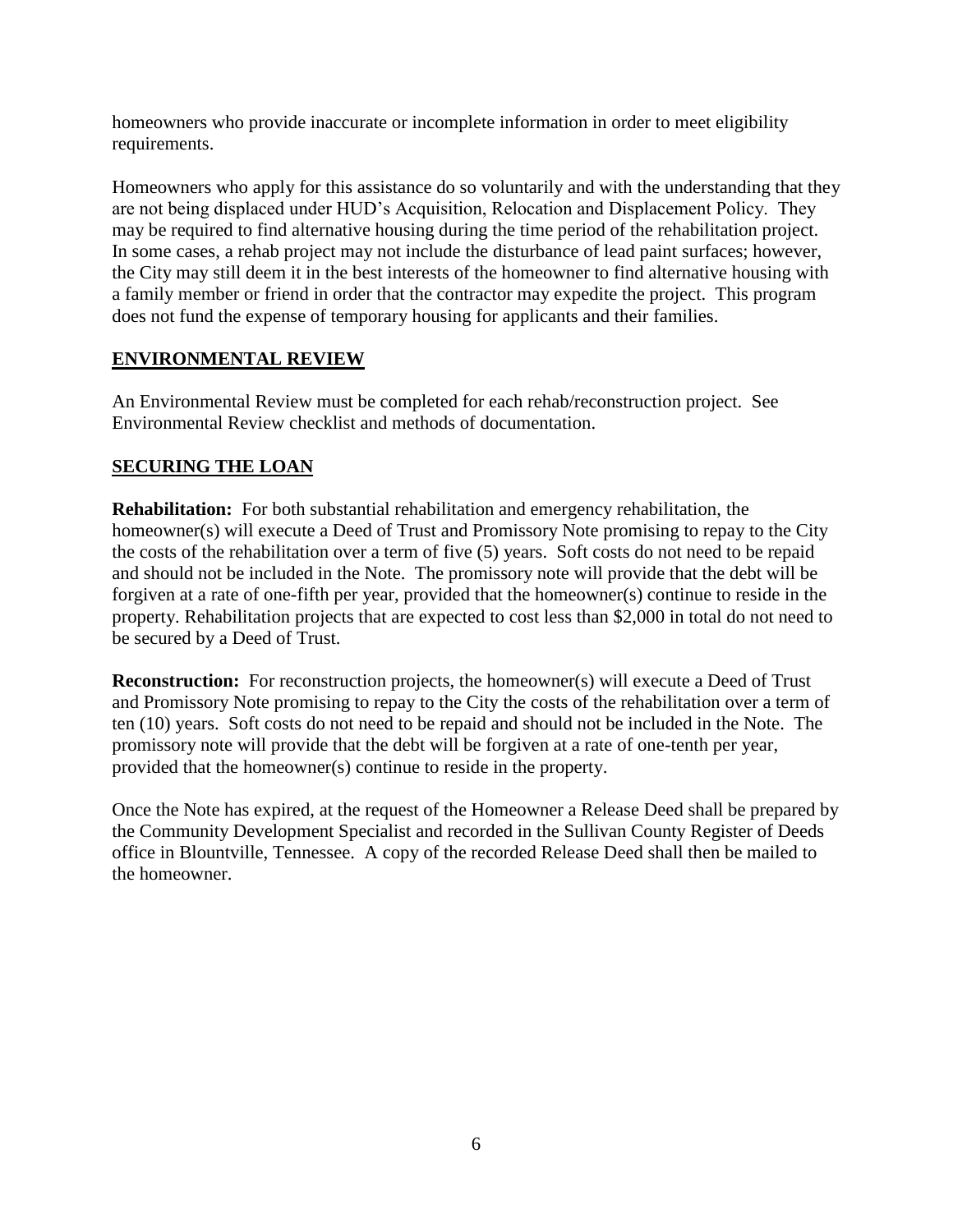# **SUBSTANTIAL REHAB PROGRAM**

The City of Bristol Substantial Rehab Program is designed to assist low-income homeowners in Bristol whose homes exhibit exterior and interior substandard deficiencies that make the dwelling unsafe, unsanitary or in need of renewal as determined by staff. Acceptable repairs shall be defined as:

- 1. Vinyl siding
- 2. Painting
- 3. Storm windows
- 4. Replacement windows
- 5. Glass
- 6. Entry doors
- 7. Storm door
- 8. Roofing
- 9. Electrical and heat systems

The list is not meant to be all inclusive, and each property will have different needs as determined by the Inspector.

#### A. ADMINISTRATIVE PROCESSES

1. The date of the application completion and eligibility will determine the order of assistance (a waiting list will be maintained on a **first-come, first-serve basis**).

If funding is sufficient to complete a large number of rehabs, applicants may be solicited at a public meeting. Once applications have been completed and information verified, a selection/scoring process may be utilized based upon the following factors:

- a. Number of people in the household
- b. Number of people 62+ years old
- c. Number of handicapped
- d. Female-headed household
- e. Number of children under 18
- f. Condition of the home (determined by Codes Enforcement)
- g. Income level

Once all of these factors have been taken into consideration and scores assigned, the family with the highest score will be first on the list, and the lowest score will be last.

#### 2. **The maximum allowable grant shall be up to \$40,000.**

3. Repairs must conform to the then current building and property maintenance codes of the City of Bristol, Tennessee, and to any rehabilitation standards issued by HUD.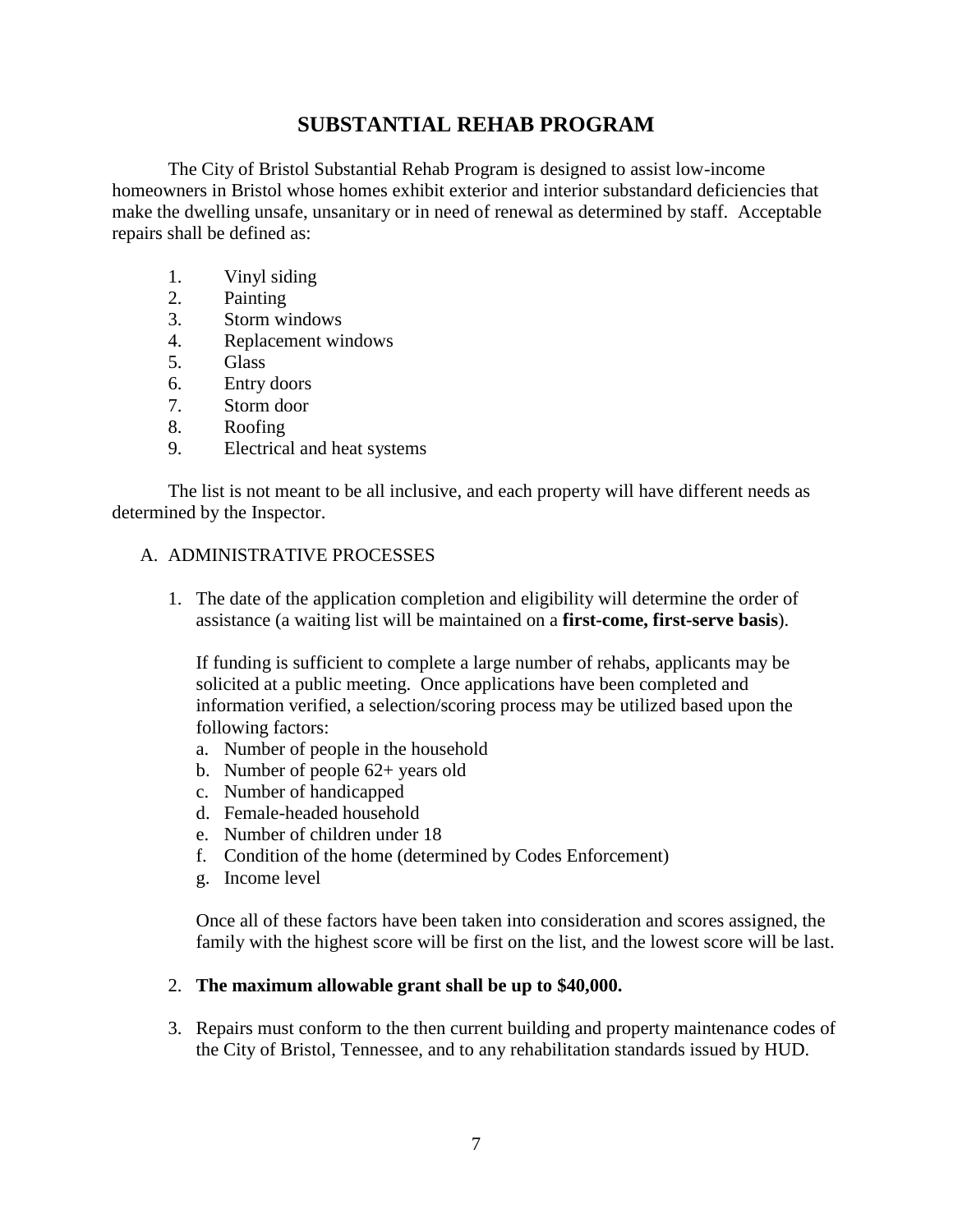- 4. Reasonable and necessary related soft-costs will be paid by the City. These costs include, but are not limited to:
	- a. Architectural, engineering or related professional services (inspection, work write-ups);
	- b. Costs related to lead-based paint hazards.
- 5. Staff will provide counseling and assistance to the Homeowner in order to facilitate the rehabilitation, including the following:
	- a. Information on the program;
	- b. Information regarding potential lead-based paint hazards;
	- c. Soliciting bids for rehabilitation;
	- d. Fair Housing information;
	- e. Assistance in contractual compliance between the homeowner and contractor; and,
	- f. Inspection of rehabilitation of dwelling.
- 6. Please use checklists for Contract Signing and Project Closeout.
- 7. **Property Inspection** After conditional approval, at the earliest convenient time, the Inspector will perform the property inspection and complete the lead-based paint inspection (applicable only for properties built prior to 1978). The purpose of the inspection is to identify all local building code, Housing Quality Standards, and environmental review violations and determine actions necessary to bring the property into compliance.

If the project is not deemed feasible because the cost estimate exceeds the maximum allowable grant amount for the project, the Homeowner will be notified by the CDBG Specialist within seven (7) business days.

Upon completion of the write-up, the Inspector will schedule an appointment with the Homeowner to explain the specification notes, guidelines and the bidding process.

Once a project is complete, all Punch List items must be addressed to the satisfaction of the Inspector and the homeowner.

8. **Lead Based Paint Requirements** – If the repair cannot be accomplished without disturbing any painted surface on any portion of the home's exterior, for properties built prior to 1978, the surfaces to be disturbed will be either tested in order to detect the presence of lead-based paint or presumed to have lead-based paint present. If tested, it will be by a certified lead-based paint Inspector or risk assessor to determine the presence or absence of lead-based paint. If lead-based paint exceeding the acceptable limit is found, then the surfaces disturbed will be repaired utilizing safe work practices. A "Notice of Lead Hazard Evaluation" will be provided to the Homeowner. This notice will summarize the nature, scope, and results of the evaluation.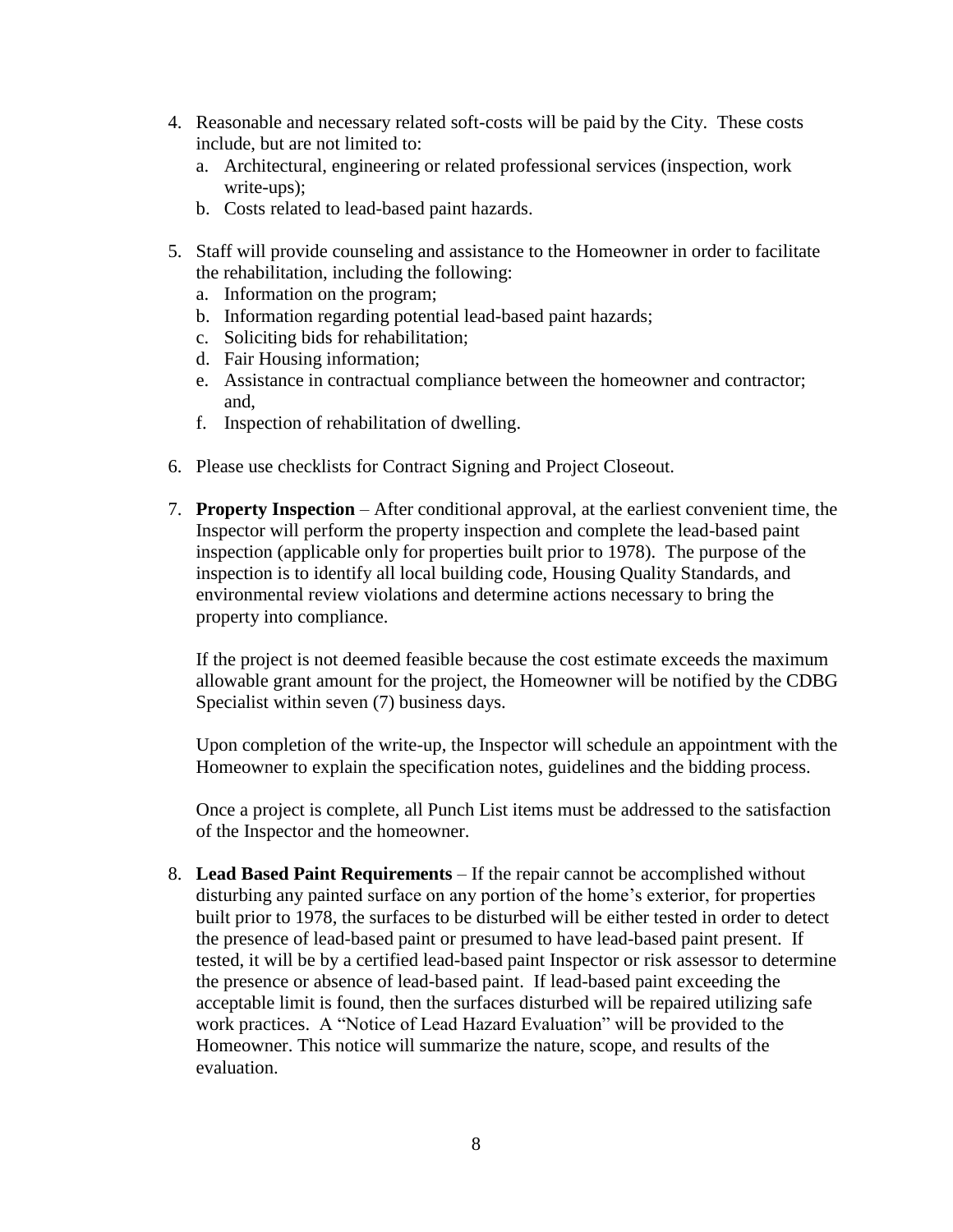The lead-based paint hazard reduction work will be performed by a contractor who is certified and licensed in utilizing safe work practices. After the hazard reduction work is completed, a clearance examination of the work site will be performed by a certified risk assessor to determine if the affected dwelling is safe for occupancy. This involves a visual assessment, analysis of dust samples and preparation of a clearance report. A "Notice of Lead-Based Paint Hazard Reduction Activity" will be provided to the Homeowner. The contractor must also obtain a final inspection from the City before payment can be made.

9. First Tennessee Development District provides an Inspector and other housing specialist services (as described in the Contract between the City and First Tennessee Development District), unless First Tennessee Development District is unable to provide such services for a particular project. In such case, the CDBG specialist shall retain another qualified individual to perform such services.

# B. CONTRACTOR CRITERIA

- 1. Any properly licensed contractor can bid on CDBG Rehab projects. Contracts will be signed with qualified contractors that have:
	- a. Post-consumer satisfaction, as evidenced by references;

b. Acceptable workmanlike skills evidenced through verifiable references of previous rehabilitation or new construction;

c. Ability to obtain and carry commercial general liability with at least One Million Dollars (\$1,000,000), along with any employer's liability (workmen's compensation) as required by the state of Tennessee and auto liability insurance of at least One Million Dollars (\$1,000,000) for the duration of a contract – insurance certification is required;

d. Ability to guarantee work performed for a period of one year from date of grant settlement;

e. Ability to provide a \$1,000 security bond to the City to ensure performance of the work.

- 2. No contractor appearing on the debarred contractor list will be approved to perform work.
- 3. Once an eligible contractor has been identified as low-bidder, then CDBG staff will work to qualify the company on the items above.
- 4. The Community Development Specialist will work with Codes Enforcement to make sure that all permits have been secured for the project.
- C. INELIGIBLE CONTRACTORS The City may determine a contractor is ineligible to bid on projects if:
	- a. The contractor does not have a valid Tennessee license if required for the work to be done; or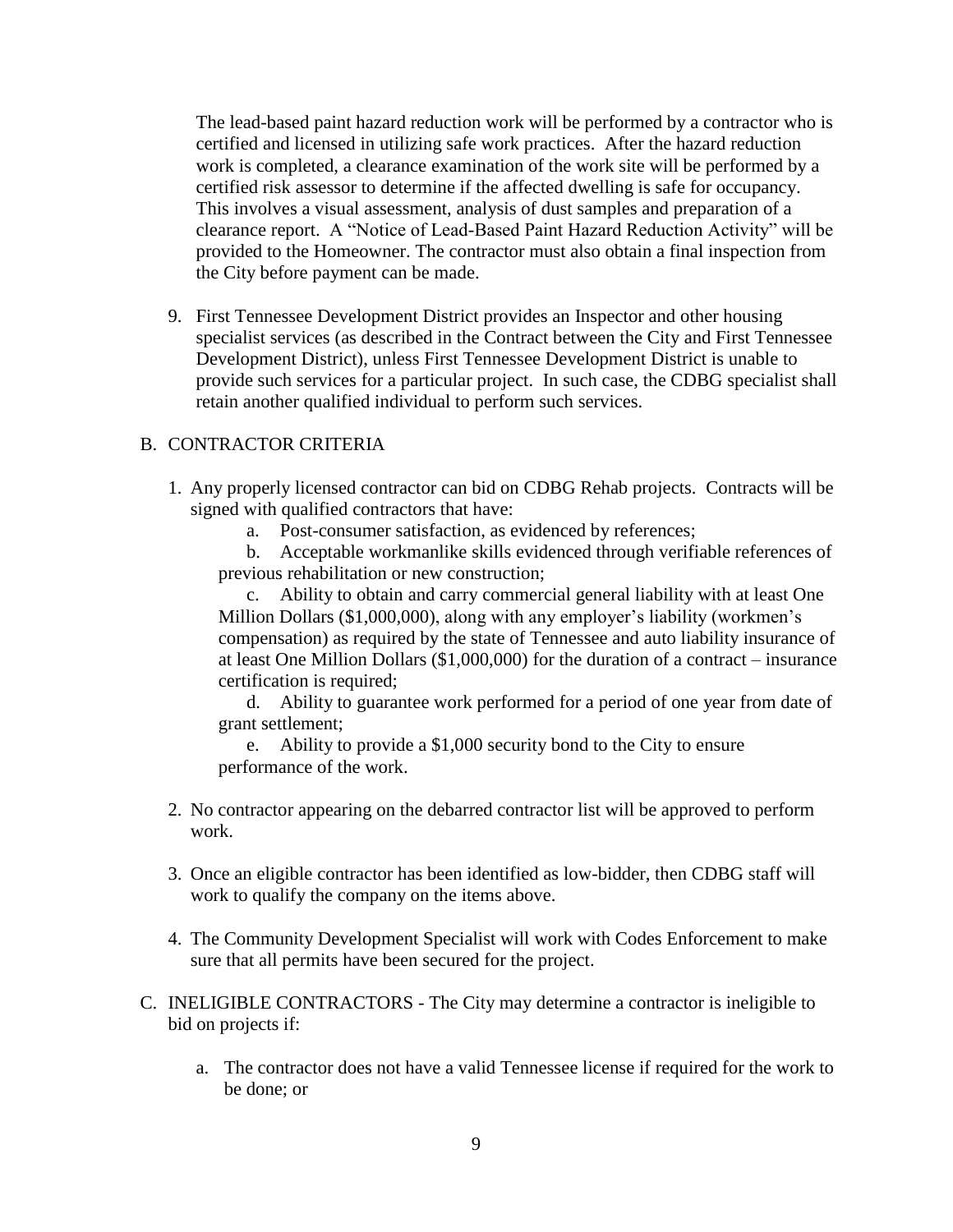- b. The contractor is listed on the Federal or State debarred list or is on the City's ineligible list for failure to complete warranty repairs; or
- c. There is documented proof that the contractor has not paid material suppliers; or
- d. The contractor has not completed projects within the allotted time frame; or
- e. There exist valid complaints by homeowners about quality of the contractor's work and performance.

## D. OPEN SOLICITATION CONTRACTOR PROCUREMENT AND COMPETITIVE BID **POLICY**

The City will maintain a list of qualified contractors for each trade used in the housing rehab program generated through a solicitation of qualified contractors. The solicitation for qualified contractors will be conducted on an as needed basis through public advertisement that lists the requirements and qualifications needed for substantial on single-family residences. The public advertisement will include, at a minimum, placing an advertisement in the local newspaper and direct mail to existing contractors.

Any interested contractor may be added to the list at any time after the solicitation process has ended, if the contractor meets the requirement and qualifications in effect during the current year.

The Community Development Specialist will email to contractors a scanned copy of the work write-up which will denote the date/time of the bid opening. The City need not include any contractor with outstanding warranty items. The Homeowner(s) will receive a copy of the work write-up during the pre-bid visit to the home. If the homeowner(s) has questions, the Inspector will be consulted regarding the scope of the work prior to the date of bid opening.

The Invitation to Bid must advise the contractor that bid proposals will be accepted in person or by mail or overnight delivery. Each individual bid shall be in a sealed envelope listing the homeowner's name and address on the front of the envelope. Contractor shall provide business name, license number with classification and expiration date. Information must also be included for any subcontractors. Contractors and subcontractors must be in good standing with the State of Tennessee Board of Licensing.

Staff must designate a specific location for return of bid documents**.** No response within the required time will be regarded as a **NO BID.**

## NO BIDS WILL BE ACCEPTED IF SUBMITTED ANYTIME AFTER THE SPECIFIED DUE DATE/TIME AND DESIGNATED LOCATION.

All present during bid opening must sign in. The Community Development Specialist, along with the Inspector are responsible for reviewing all bids and determining reasonableness of each bid line item prior to bid award and confirming that funding is available for the entire project.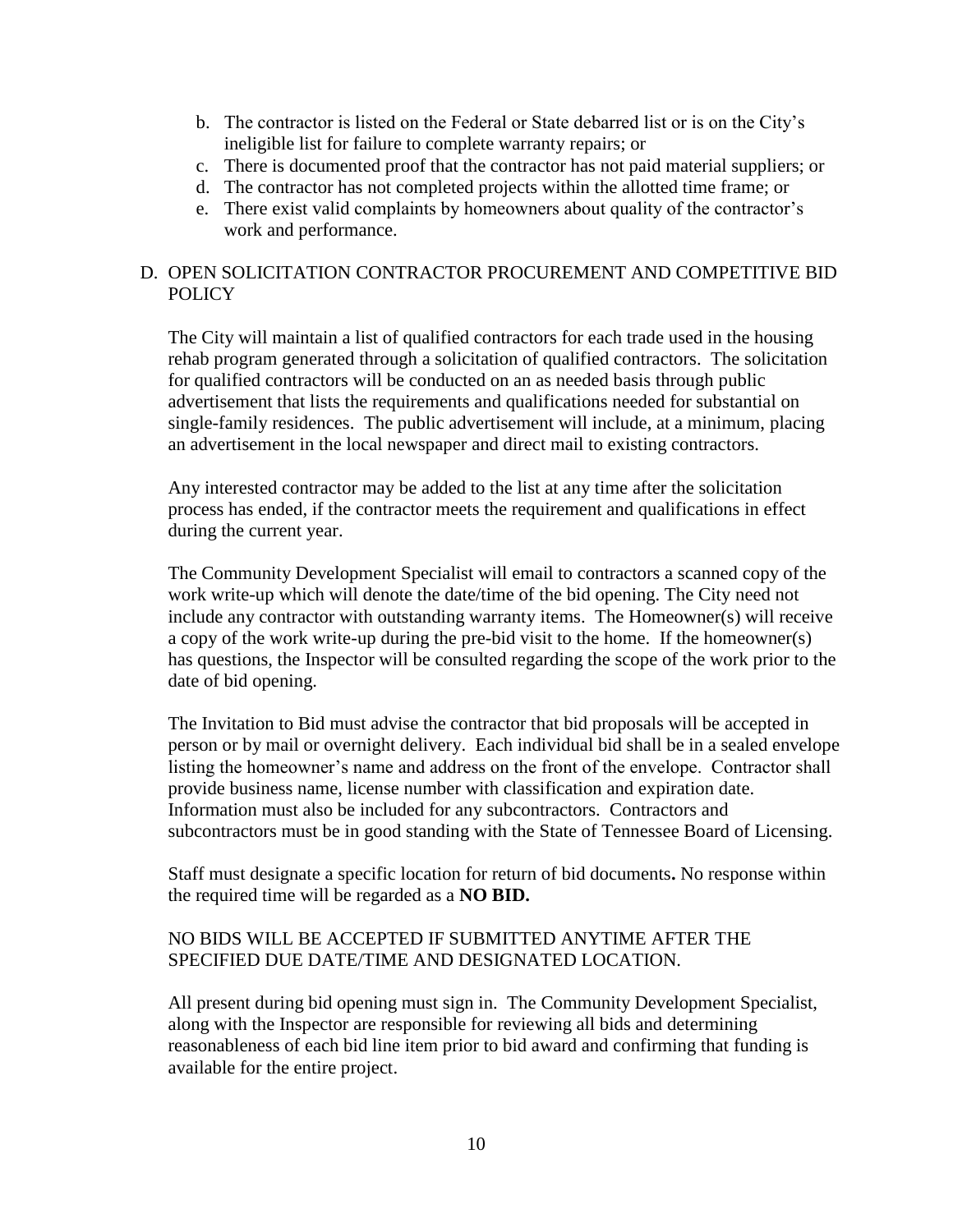Bids may be rejected for any of the following reasons:

- 1. The total price exceeds the maximum grant amount approvable by the City;
- 2. The prices quoted are considered too high or too low (a 15% variance either way will be allowed);
- 3. Not all work items are bid upon; and/or the contractor or contractor's representative failed to visit and inspect the property;
- 4. The contractor is ineligible.

The project will be awarded to the qualified contractor with the lowest reasonable responsive bid. Time being of the essence, the bid may be awarded to the next lowest bidder should the contractor with the low bid have been awarded or hold contract for other uncompleted jobs through the City;

Should all bids for the substantial rehabs exceed the \$40,000.00 grant allowance, the City may elect to negotiate a lower cost with the lowest qualified bidder by reasonably modifying or deleting one or more repair items if feasible. The City must be able to certify the condition of the property will still meet minimum standards after such modification or deletions.

## E. SUBSTANTIAL REHAB CONTRACT SIGNING PROCEDURES

Before signing a contract for a substantial rehab, the Inspector will schedule a "preconstruction" conference at the property with the homeowner and contractor in attendance. The Inspector will go through the line items on the work write-up and discuss with both parties each item and what construction is required and where it will be applied. This conference is required to ensure a thorough understanding by the Homeowner. The homeowner and contractor will be contacted by the Community Development Specialist to schedule an appointment to sign documents. Documents requiring a signature are:

- 1. Homeowner/contractor agreement
- 2. General Information for Participants
- 3. Homeowner Receipt of Lead Base Paint Inspection/Risk Assessment
- 4. Right of Rescission (two copies)
- 5. Non-Kickback Certification
- 6. Notice to Proceed
- 7. Deed of Trust
- 8. Promissory Note
- 9. Certification of Eligibility to Participate (Contractor)
- 10. Any other document or certification required by federal, state or local law.

#### F. WORK MONITORING

The Inspector will monitor the progress of the construction project. All licensed trade work shall be inspected by the City of Bristol Building Code Enforcement. Unless otherwise provided in the contract, the contractor must begin work no later than fifteen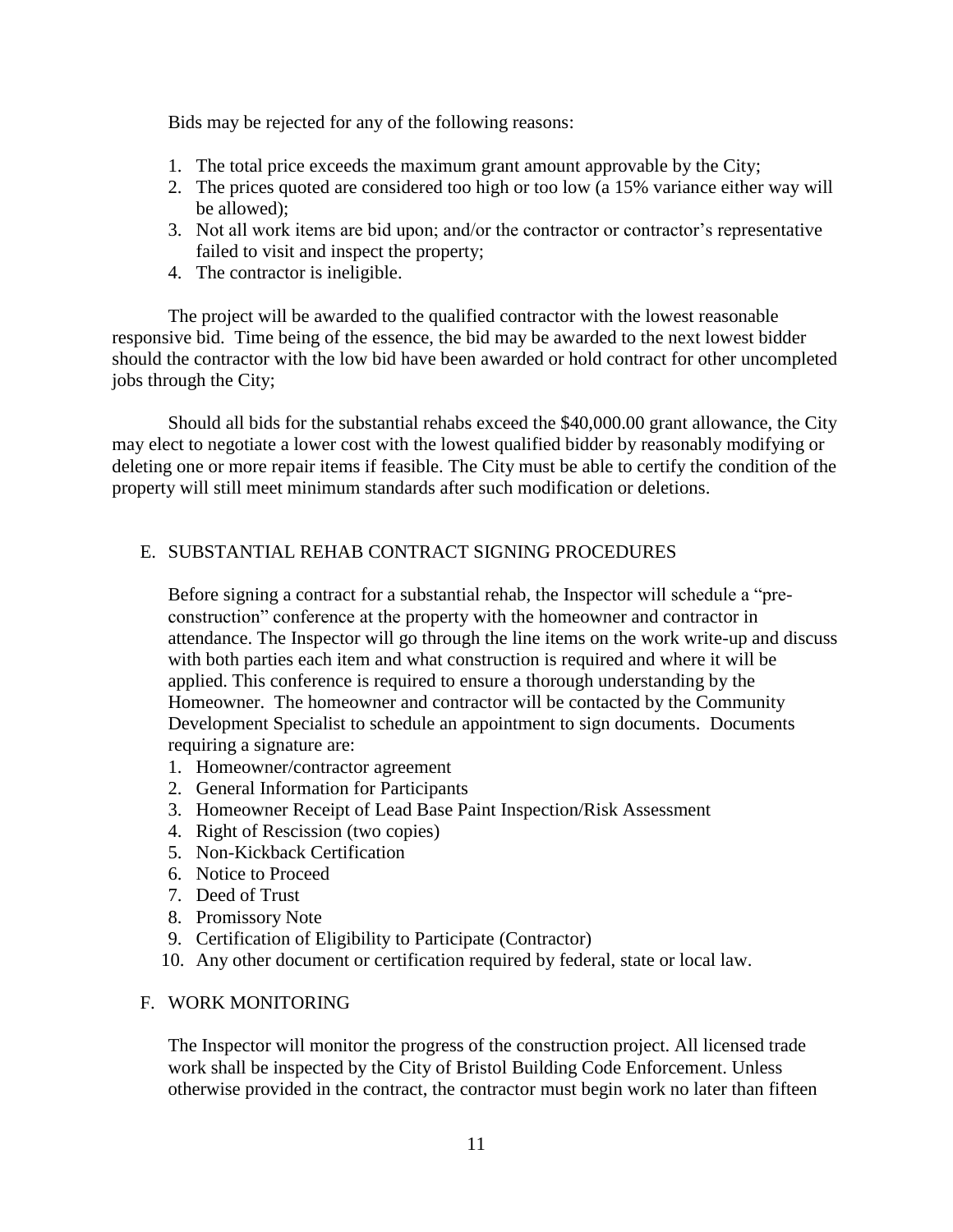(15) business days from the date of the contract and must complete the work within sixty (60) business days, unless given an extension by the City. The Inspector will visit the job site as necessary.

## G. CHANGE ORDERS

- 1. All Change orders to the work write-up specifications are to be approved by the Community Development Specialist prior to the work being completed. A change order form will be prepared by the Inspector and requires signatures from the Inspector or Community Development Specialist, Homeowner and contractor. Additional work contracted between Homeowner and contractor during job progress is prohibited without City approval. All change orders, together with contracted amount for "hard costs," may not exceed the \$40,000 limit for the substantial rehab program. The City may make an exception to exceeding the limit if additional funding is required to make any repair that was unforeseen in the scope of work write-up and deemed necessary due to health/safety hazard or other serious code violation or if funding could resolve dispute between homeowner and contractor.
- 2. The Inspector will approve materials on the job site to assure compliance with specifications.
- 3. In the event of a dispute between the homeowner and contractor concerning satisfactory completion of the job, the Inspector will work with both parties to negotiate a resolution and render a decision. Should either party wish to appeal the Inspector's decision, they may request a hearing with the Community Development Specialist for a final determination.

## H. SUBSTANTIAL REHAB CLOSEOUT PROCEDURES

- 1. The Inspector will review with the Homeowner all completed Repairs on work write-ups and execute "Certificate of Final Inspection."
- 2. The Community Development Specialist will obtain from the contractor all final inspection "green tags," manufacturer's/supplier's warranties, certifications required on work write-up, final invoice and release of liens (if applicable) .
- 3. The Inspector will fill in the Certification of Final Inspection and acquire Contractor's Final Invoice as applicable for the specific project. The Inspector verifies that the necessary portion of work has been completed and that the quality of workmanship is satisfactory.
- 4. Upon approval by the Inspector, the payment request will be prepared by the Community Development Specialist. The Contractor shall receive payment for completed contract within thirty (30) business days after final inspection.
- 5. Payment of work performed for the substantial rehab program shall be made payable to the contractor, in one lump sum. Payment is subject to final approval by the Homeowner and the City before releasing check to the contractor. Exceptions to this are applicable when either of the following circumstances exists:
	- a. The City has found all work to be acceptable and the Homeowner refuses to sign an "Application for Payment" without a valid reason, or lacks understanding of work acceptability.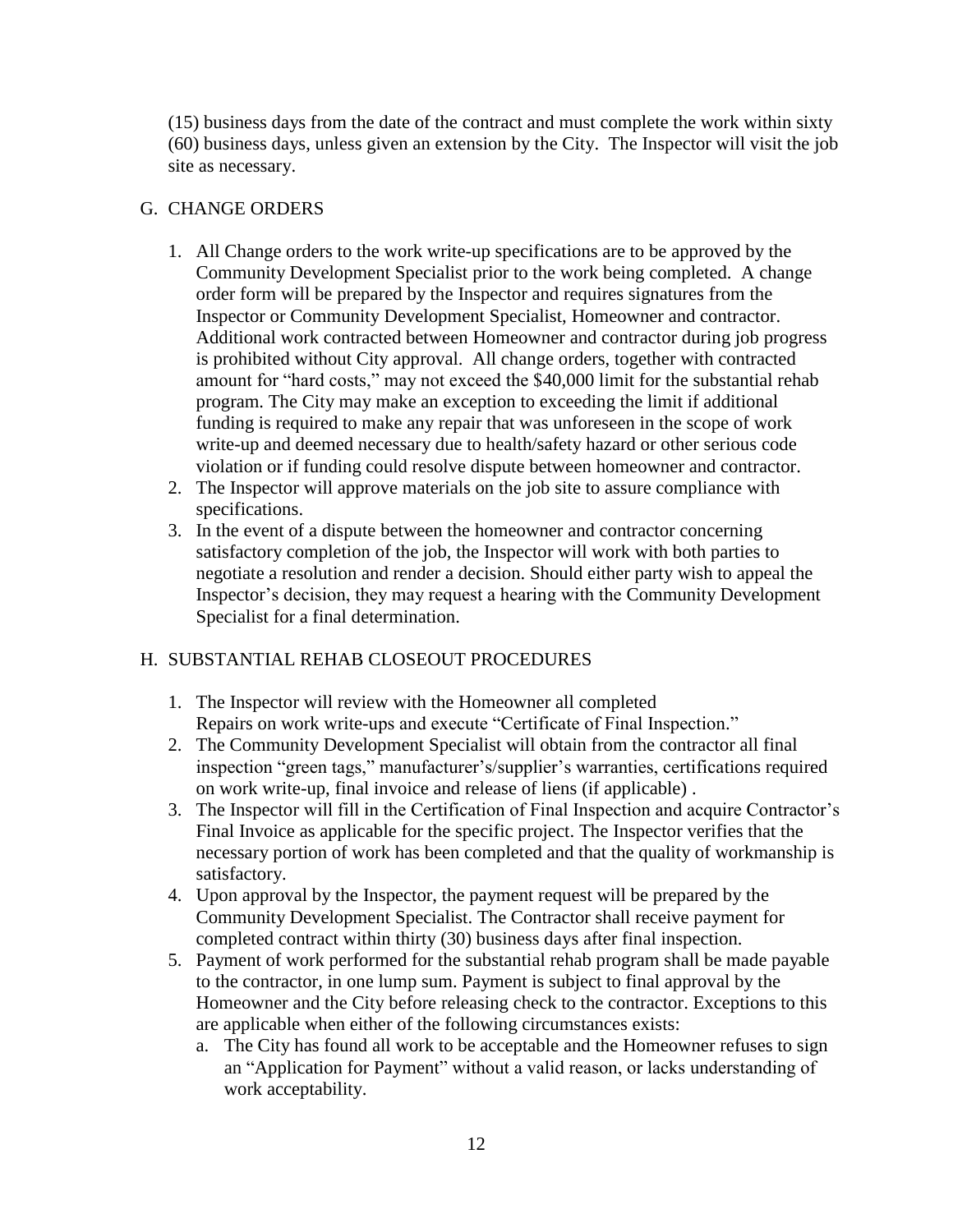b. The homeowner has left the city, cannot be located and failed to notify the City of whereabouts.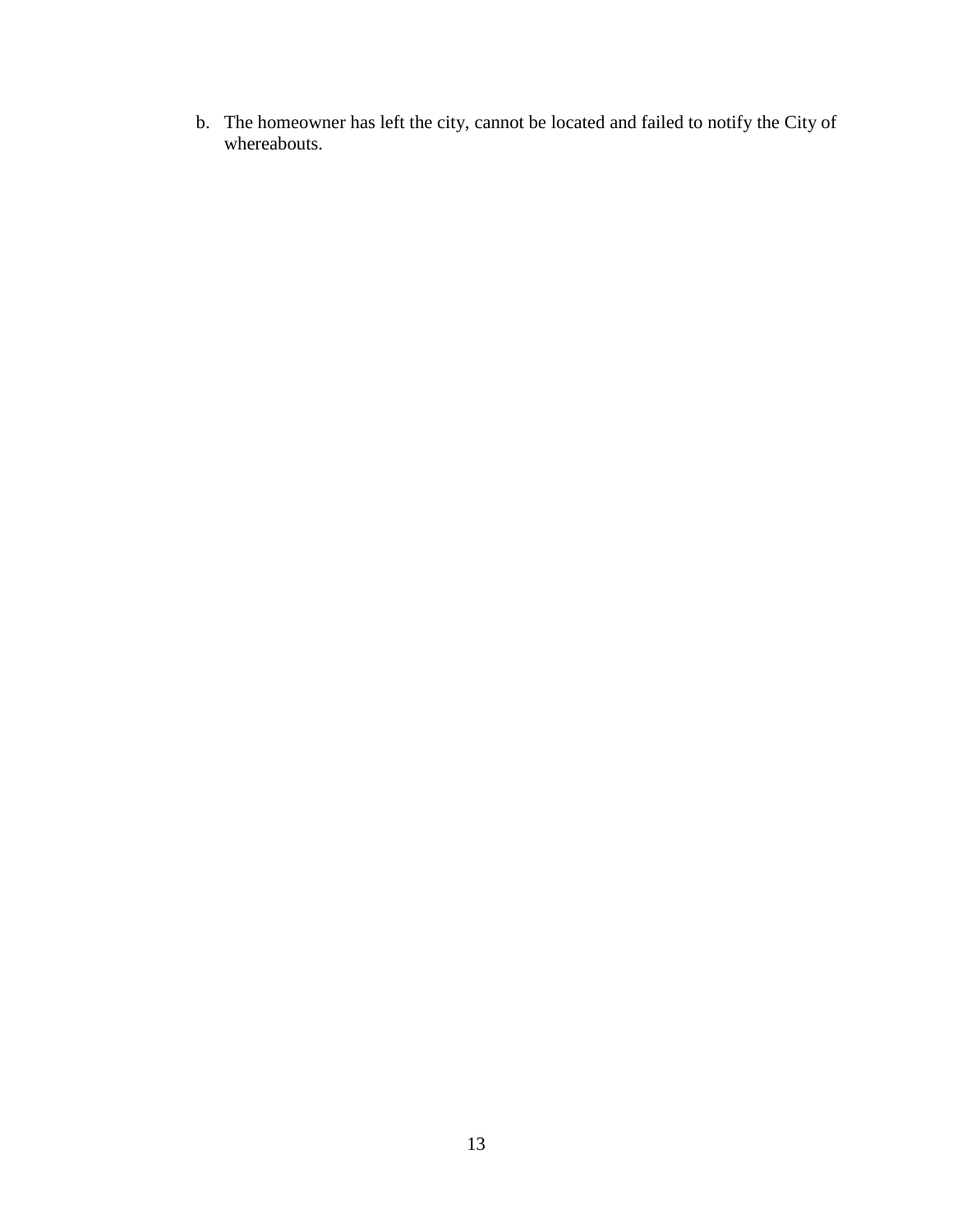#### **RECONSTRUCTION PROGRAM**

If it is determined that a home is so dilapidated that it could not be rehabilitated for \$40,000 the home may be eligible for the Reconstruction Program. Reconstruction requires demolishing the home and rebuilding it on the same footprint. The Reconstruction Program is intended to provide safe, clean and sanitary housing for the residents of the former house, but it is not guaranteed to provide a house with the same square footage, number of bedrooms, number of bathrooms, or amenities as the original house.

The City or its designees is responsible for the design of the rebuilt house. The homeowner is not guaranteed input into the design process.

Application procedures are the same as for the substantial rehabilitation program.

The City will pay reasonable and necessary soft costs as in the substantial rehabilitation program.

Contractors will be paid in three payments as follows: (1) \$5,000 demo draw, (2) 50% of remaining balance once work is 60% complete, and (3) remaining 50%.

No grant under the Reconstruction Program shall exceed the maximum limits established by HUD.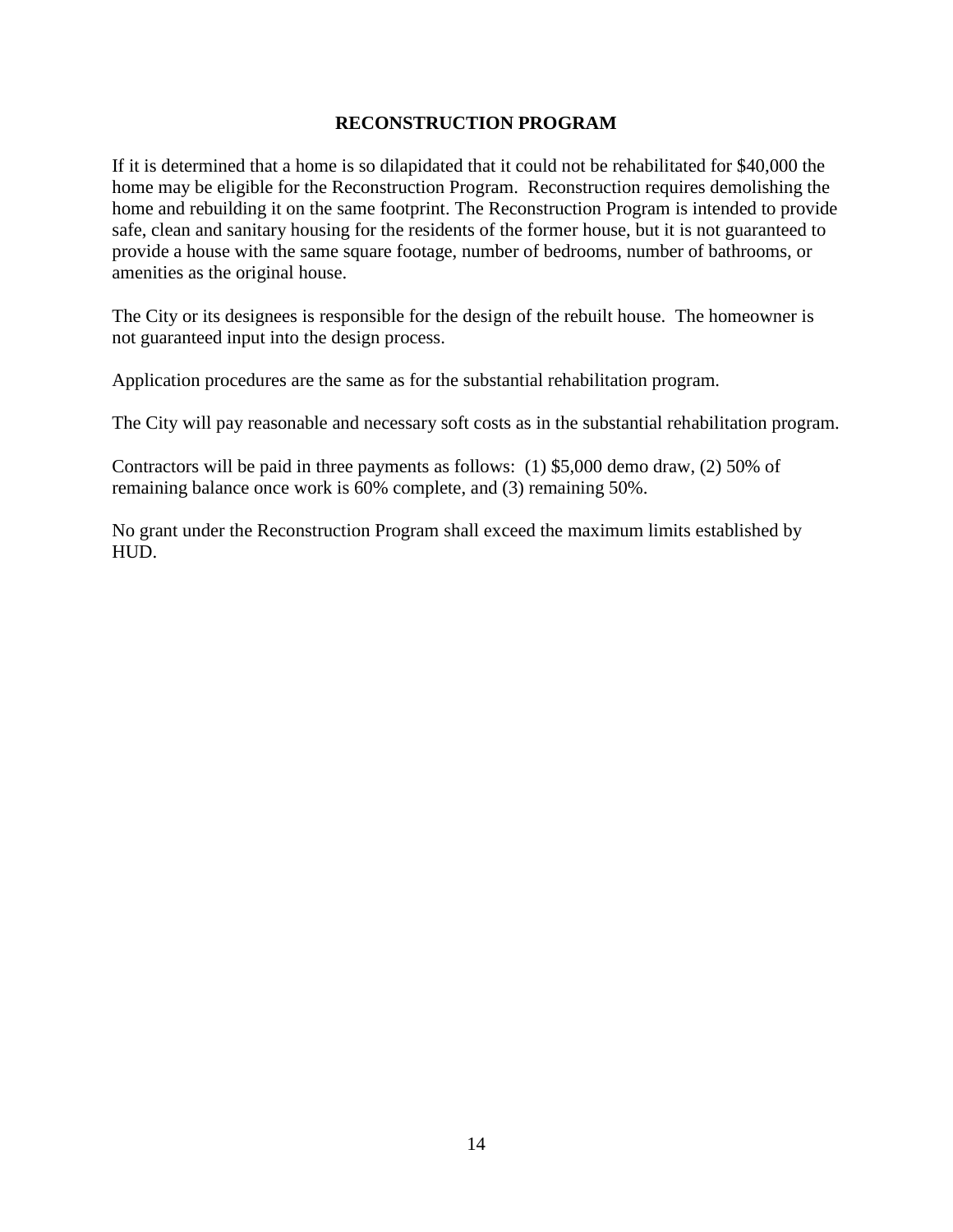# **BRISTOL, TENNESSEE EMERGENCY REPAIR PROGRAM**

A. The City of Bristol Emergency Repair Program is designed to assist low-income Homeowners in Bristol with repairs to items that pose an imminent threat to the health and/or safety of the Homeowner and the surrounding neighborhood. The determination of an emergency shall be at the discretion of the Community Development Specialist.

Acceptable repairs for existing structures shall be defined as:

- 1. Water leaks that are flooding the structure
- 2. Lack of water to the unit
- 3. Nonfunctioning water heater
- 4. Inoperable toilets
- 5. Inoperable lavatories
- 6. Broken sewer lines/water supply lines
- 7. No vented heat
- 8. No functioning air conditioning
- 9. Hazardous and electrical malfunctions that are imminent danger to the structure
- 10. Deteriorated roofs, guttering that affect other systems and pose imminent danger to the occupants
- 11. Collapsed floors and major structural hazards

This definition also covers repair situations created by accidents or natural disasters that are imminent danger to the structure and are creating an imminent threat to public health and safety and the surrounding neighborhood. These are only a few examples of potential conditions, which may exist. The examples demonstrated are not all inclusive; staff must evaluate each request on a case-by-case basis.

The City is responsible for determining if the repairs requested fit the criteria for the Emergency Repair Program. When the Community Development Specialist is contacted by a homeowner, the Community Development Specialist will:

A. Assist the homeowner with the application process;

B. Make an expedited decision whether the threat posed is immediate and repairs requested are necessary for protecting the health and safety of the household;

C. Consult with and advise the owner of the scope of work recommended and the availability of emergency repair assistance;

D. Solicit bids from appropriate contractors;

E. Facilitate the contract between the homeowner and the contractor;

F. Inspect (or cause to be inspected) the repair work as it is being done and when it is completed.

**Environmental Review:** Under 24 CFR 58.34(a)(10), "Assistance for temporary or permanent improvements that do not alter environmental conditions and are limited to protection, repair, or restoration activities necessary only to control or arrest the effects from disasters or imminent threats to public safety including those resulting from physical deterioration" may be classified as **exempt from environmental review.**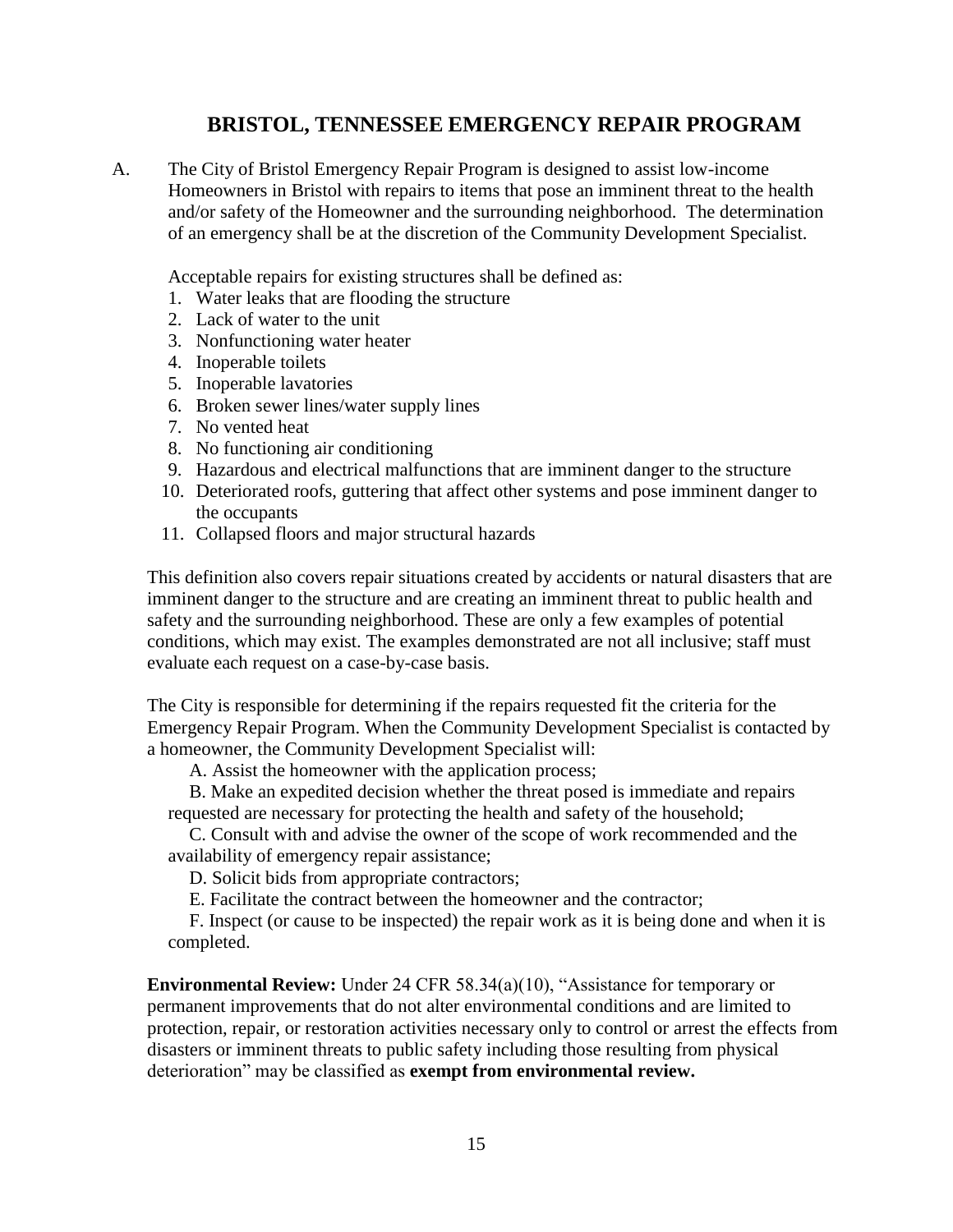**Lead-Based Paint Requirements:** Under 24 C.F.R. 35.115(a)(9), **"**For emergency actions immediately necessary to safeguard against imminent danger to human life, health or safety, or to protect property from further structural damage (such as when a property has been damaged by a natural disaster, fire, or structural collapse), occupants shall be protected from exposure to lead in dust and debris generated by such emergency actions to the extent practicable," but the requirements of subparts B through R of that part shall not apply. This exemption applies only to repairs necessary to respond to the emergency. The requirements of subparts B through R of this part shall apply to any work undertaken subsequent to, or above and beyond, such emergency actions."

When the City receives a call from a resident inquiring about a potential emergency repair, the Community Development Specialist will send a checklist of information and documents needed. An appointment will be set for the applicant to bring in the requested information, and an application will be completed.

When repairs meet the above criteria, the following approval process will apply:

- 1. Verify ownership of home
- 2. Verify income of all occupants

All procedures beginning with contract signing through contract closeout will be the same as listed for the substantial rehab program.

## B. POLICY STATEMENT REGARDING THE EMERGENCY REPAIR PROGRAM

**The maximum allowable Emergency Repair grant is \$10,000**. The Director of Development Services can authorize a larger grant if the maximum allowable repair cannot remove the threat to life, health or safety of the family.

# C. CONTRACTOR CRITERIA FOR EMERGENCY REPAIRS

No Contractor can be engaged to perform emergency repairs unless:

- 1. The Contractor holds a valid business license; and
- 2. If required by state law, the Contractor holds a valid license to perform the required work.
- 3. The Contractor has a policy of general liability insurance in the amount of One Million Dollars (\$1,000,000); automobile liability insurance in the amount of One Million Dollars (\$1,000,000); and workers compensation insurance, if and as required by state law.

All responding contractors will be subject to staff review of qualifications.

No contractor appearing on the debarred contractor list will be approved to perform work as a qualified contractor for emergency repairs.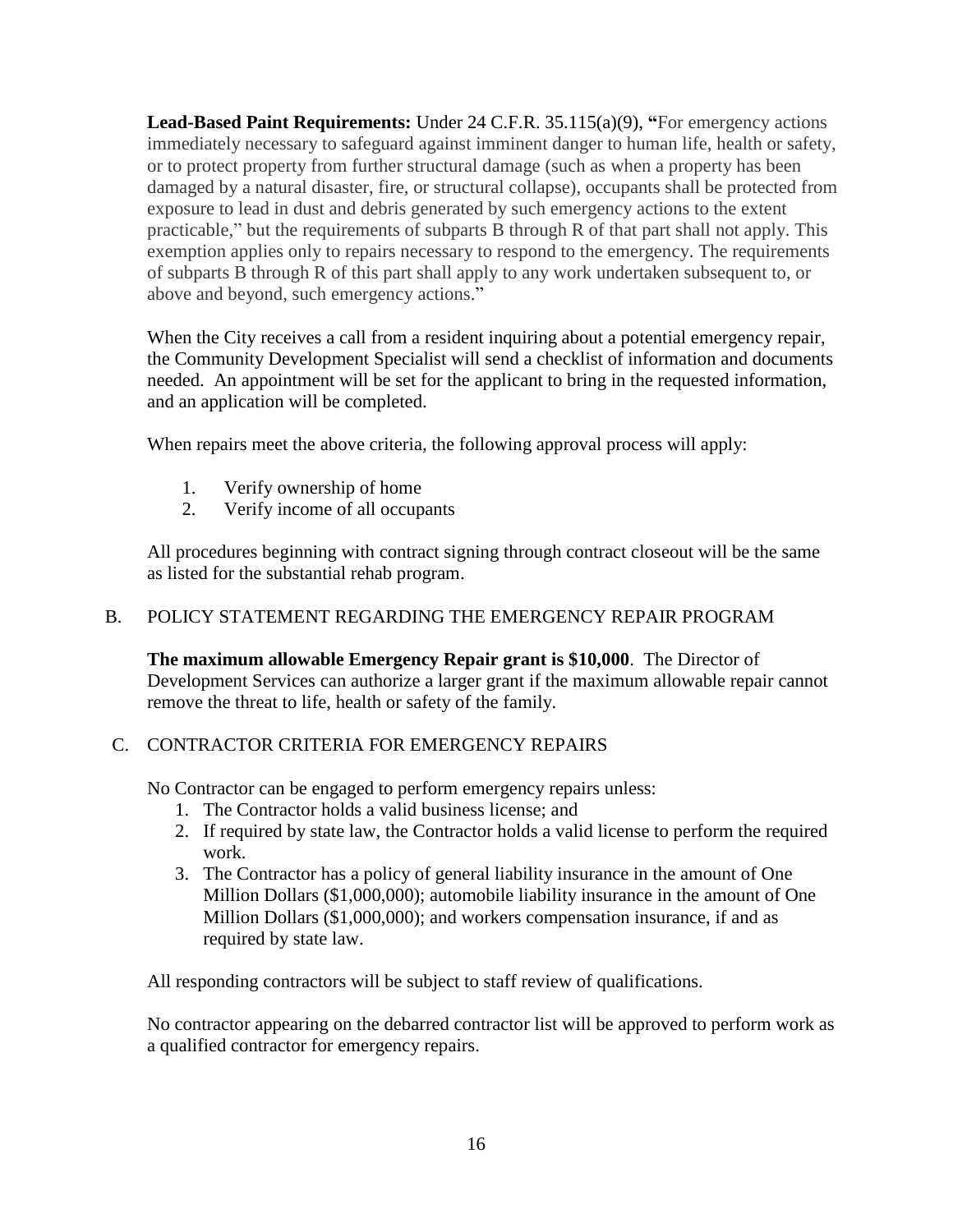## D. MAINTENANCE OF LIST AND SELECTION OF EMERGENCY REPAIRS **CONTRACTORS**

The Community Development Specialist will maintain a list of contractors who are qualified under this section. The list will include the contractors' trades or specialties. Any additions of qualified contractors to the lists will be placed on the appropriate trade list.

When an emergency repair arises, the Community Development Specialist will contact each contractor with the necessary trade or specialty. Each contractor shall be provided with the same description of the Emergency Repair to be performed, and shall be invited to provide a quote for performing the Emergency Repairs. The communication shall include a deadline for submitting the quotes. The qualified contractor with the lowest reasonable responsive bid shall be awarded the project. If that contractor is unable to commit to completing the work in the designated timeframe, the City will proceed with next lowest bidder until an available contractor is selected.

#### E. WORK MONITORING

The Community Development Specialist will monitor the progress of the rehabilitation project. All licensed trade work shall be inspected by the City of Bristol Code Enforcement. The contractor must begin work no later than ten (10) business days from date of contract and complete the work within thirty (30) business days, unless otherwise specified in the contract or in writing by the City.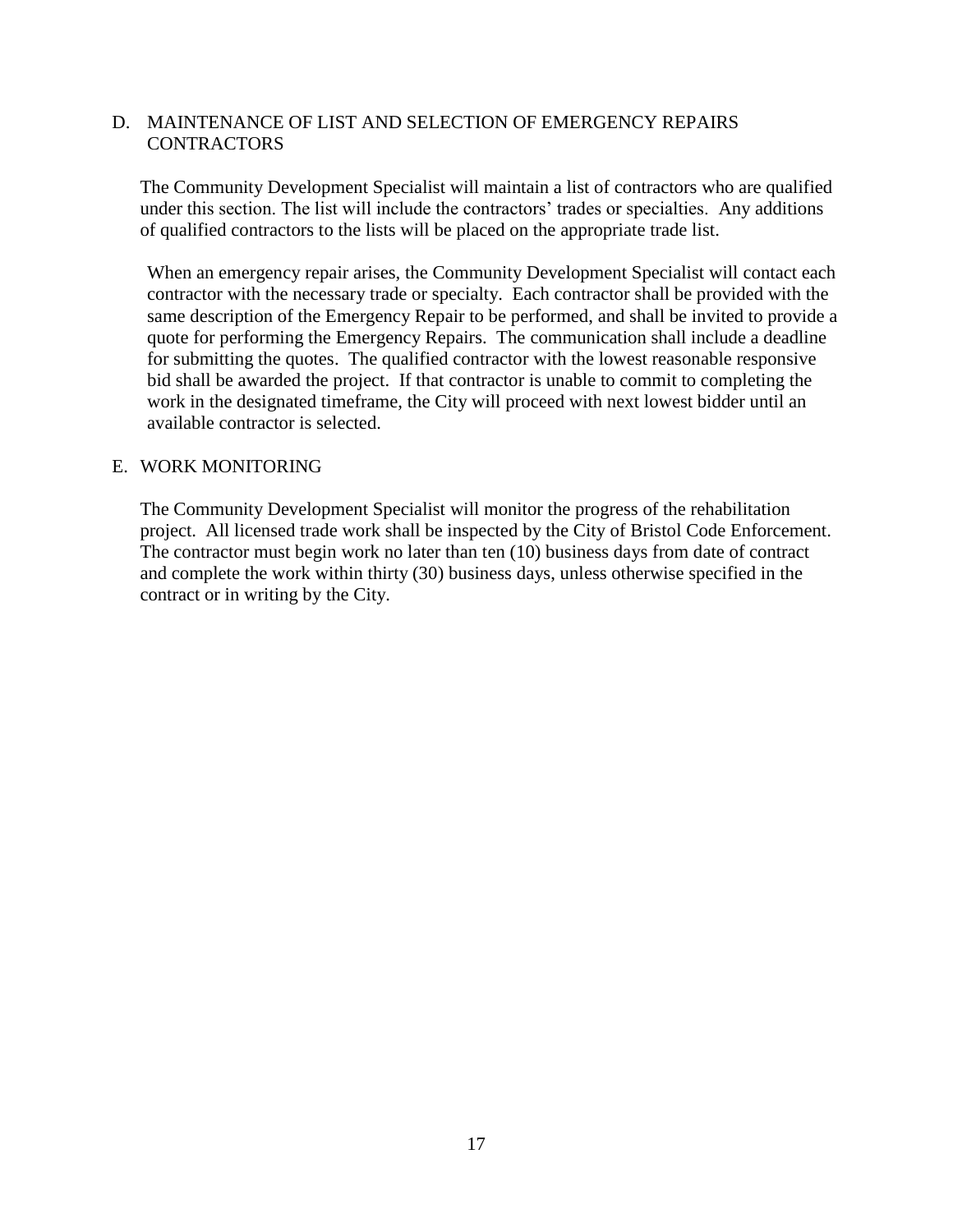# **WARRANTY FOLLOW-UP PROCEDURES FOR BOTH SUBSTANTIAL REHAB AND THE EMERGENCY REHAB PROGRAMS**

- A. If homeowner is experiencing problems with the workmanship and/or materials are not holding up according to warranties.
	- 1. If problems exist, an inspection will be performed and the contractor will be notified, in writing, if necessary, and requested to make repairs. A follow-up call or reinspection will be made by the Inspector to ensure the contractor has made the requested repairs.
	- 2. Contractors failing to comply with the one-year warranty of their work will no longer be "qualified bidders" for CDBG rehab projects.
	- 3. No further inspections will be made by the City unless the Homeowner reports needed repairs or problems within the one-year warranty period. HUD may inspect the properties during any CDBG program monitoring visit for compliance purposes only.
	- 4. The Homeowner's failure to maintain the property is not considered a warranty problem.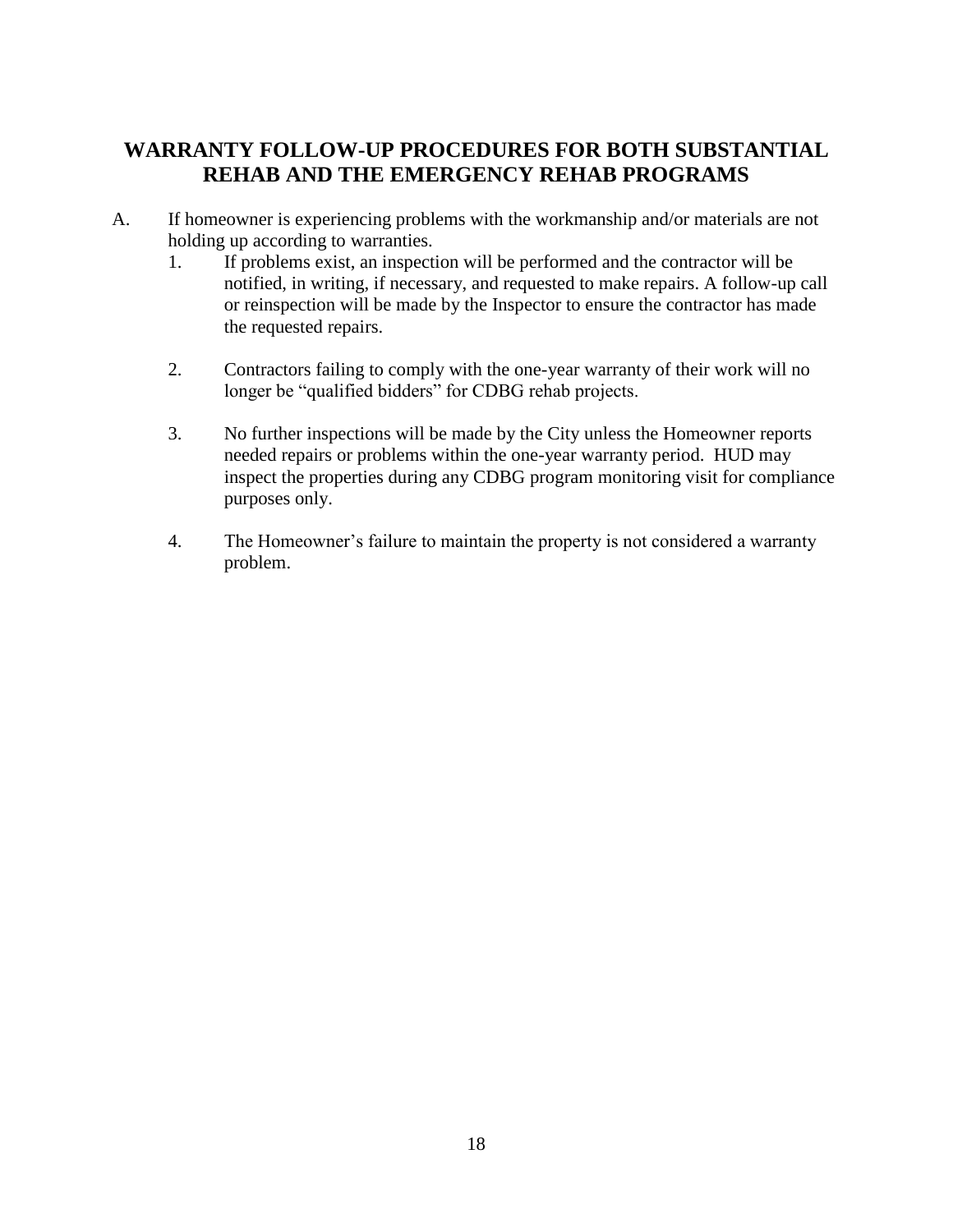# **BRISTOL, TENNESSEE EMERGENCY & SUBSTANTIAL REPAIR PROGRAMS**

## **SUBORDINATION POLICY**

When a homeowner/financial institution requests that the City subordinate to a new lien due to the refinancing of their mortgage, the City may subordinate if:

- 1. The reason for refinancing is to:
	- a. Make home improvements (upgrade the condition of the home must show receipts).
	- b. Improve the homeowner's rate of interest by at least one percent.
	- c. Change terms from a variable interest rate to a reasonable fixed rate.
	- d. Eliminate a balloon payment feature at the end of a specified number of years.
	- e. Cash outs are not allowed except for in a. above.
- 2. The new appraisal on the home must exceed the amount of the new mortgage plus the amount of the City's loan/grant.
- 3. The City will not assume a position lower than second position, unless the Community Development Specialist determines that the subordination is unlikely to interfere with the Program's ability to protect its interest in the property through foreclosure
- 4. Unless unusual circumstances exist, the City will not subordinate more than once.
- 5. The financial institution will prepare the Subordination Agreement for Bristol, TN (City Manager's) signature, have it recorded and provide a copy to the Development Services office.
- 6. The financial institution will provide the City with a copy of the new appraisal (if required) and the Settlement Statement.
- 7. Total closing costs and prepaid items cannot exceed 6% of the purchase price of the home. An exception to the 6% would be as a result of the Private Mortgage Insurance requirements. Lenders are not allowed to charge the applicant an interest rate higher than 3% over the Wall Street Journal prime lending rate. The City will not subordinate to interest only loans or reverse mortgages. Adjustable/variable rates may be allowed if the adjustable/variable rate feature of the loan offers a fixed term for the entire length of the Deed of Trust.

Example: A ten-year fixed rate loan with a balloon payment after that time period would be acceptable. After five years (unless a reconstruction), the City's Deed of Trust would be released.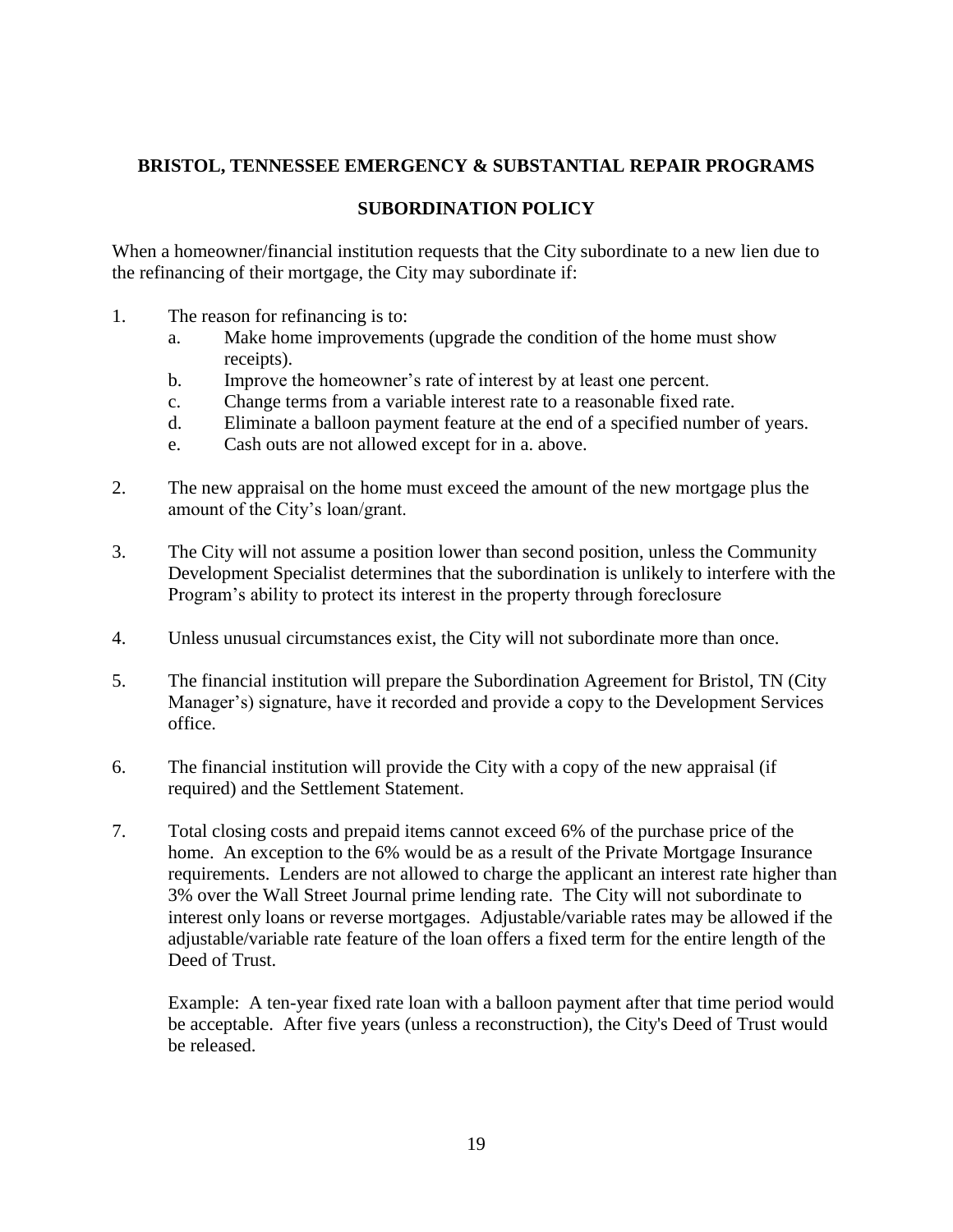8. In order to assist clients with foreclosure prevention, subordination requests may be considered on a case-by-case basis by the City.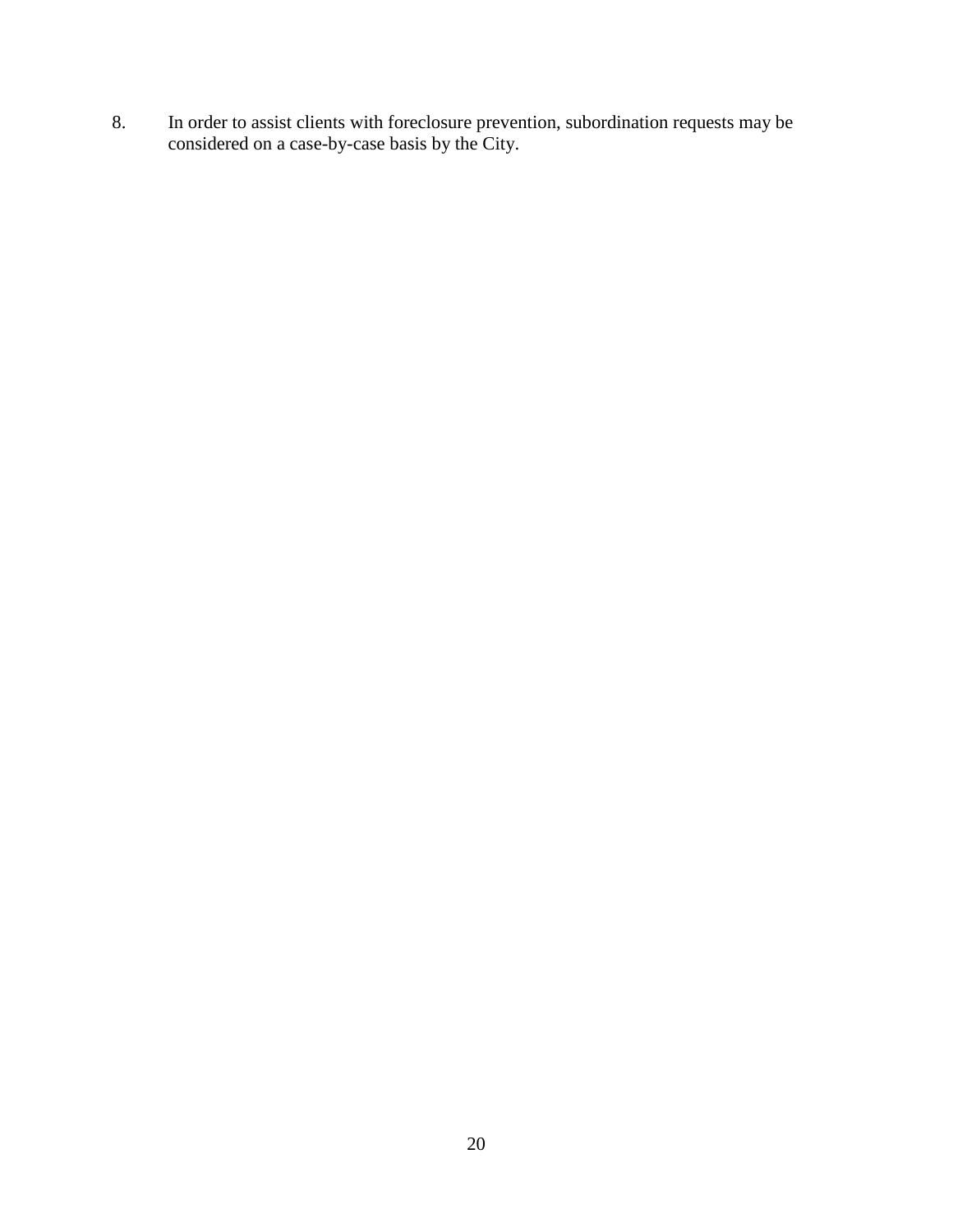## **BRISTOL, TENNESSEE EMERGENCY & SUBSTANTIAL REPAIR PROGRAMS**

## **CONTRACTOR POLICY**

- 1. The Contractor may be limited to the number of homes that he/she may have under contract at any given time within the program(s). "Under contract" is defined as a contract in progress until Final Payment is made and the Final Close-out has been accomplished. Contractors who have never been associated with the funded program(s) or the Grantee's representative(s) will be allowed only one contract initially. When the first contract is successfully completed the Contractor may be allowed to have more than one home under contract at any one time.
- 2. The City of Bristol will allow a contractor to be awarded up to three (3) projects with the CDBG program at one time (Emergency and/or Substantial Rehabs).